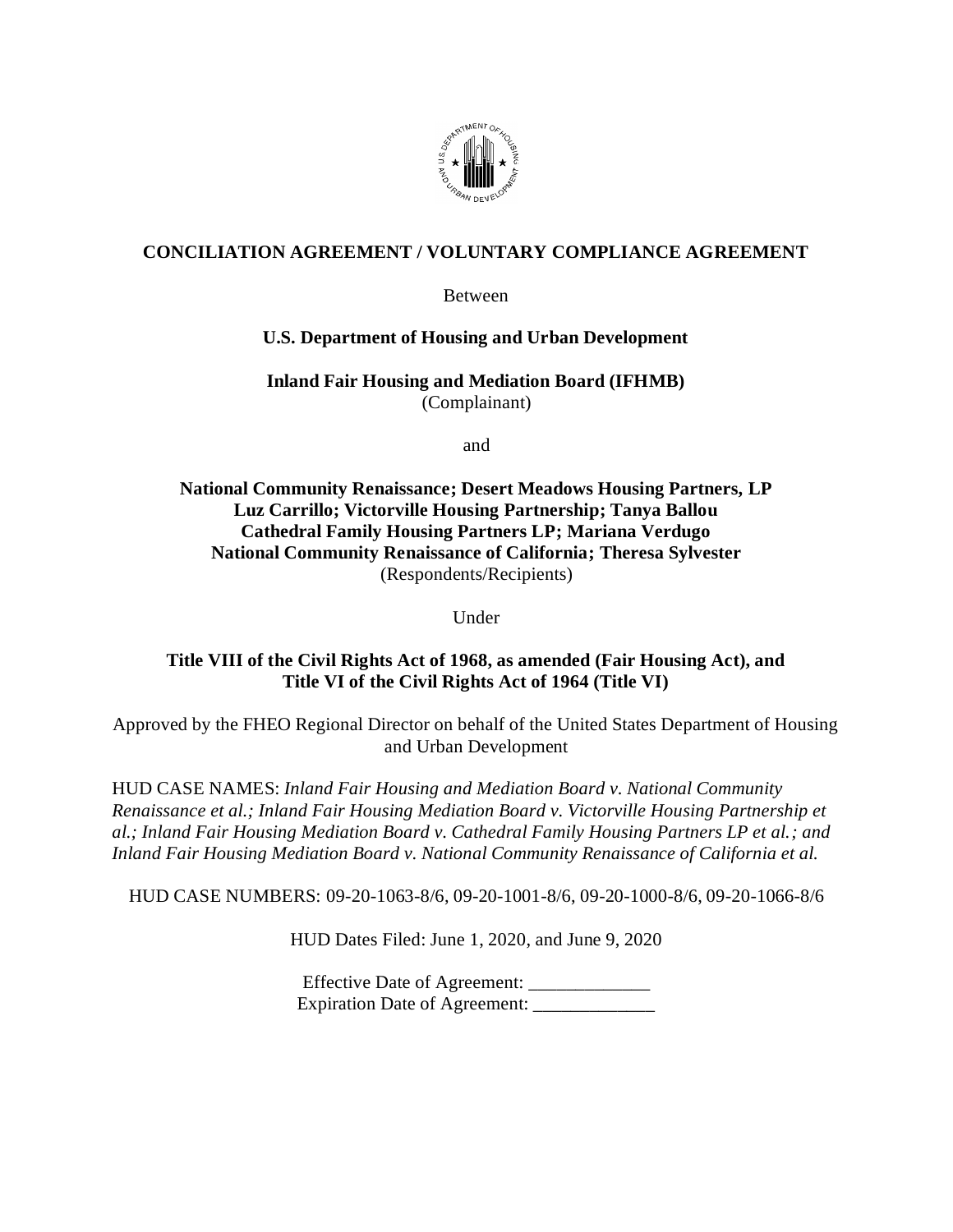Conciliation Agreement / Voluntary Compliance Agreement *Inland Fair Housing and Mediation Board v. National Community Renaissance et al.* (09-20-1063-8/6); *Inland Fair Housing Mediation Board v. Victorville Housing Partnership et al*. (09-20-1000-8/6); *Inland Fair Housing Mediation Board v. Cathedral Family Housing Partners LP et al*. (09-20-1001-8/6); and *Inland Fair Housing Mediation Board v. National Community Renaissance of California et al*. (09-20-1066-8/6)

### **A. PARTIES AND SUBJECT PROPERTIES**

#### **Complainant**

 Inland Fair Housing and Mediation Board (IFHMB) 1500 South Haven Ave. Suite 100 Ontario, CA 91761

### **Respondents**

National Community Renaissance c/o CSC Lawyers Incorporating Service 2710 Gateway Oaks Dr., Ste. 150N Sacramento, CA 95833

National Community Renaissance 9241 Haven Ave. Rancho Cucamonga, CA 91730

Desert Meadows Housing Partners, LP c/o CSC Lawyers Incorporating Service 2710 Gateway Oaks Dr., Ste. 150N Sacramento, CA 95833

Desert Meadows Housing Partners, LP 9241 Haven Ave. Rancho Cucamonga, CA 91730

Luz Carrillo 9241 Haven Avenue Rancho Cucamonga, CA 91730

Victorville Housing Partnership c/o CSC - Lawyers Incorporating Service - Registered Agent 2710 Gateway Oaks Dr., Ste. 150N Sacramento, CA 95833

Tanya Ballou 15500 Midtown Dr. Victorville, CA 92394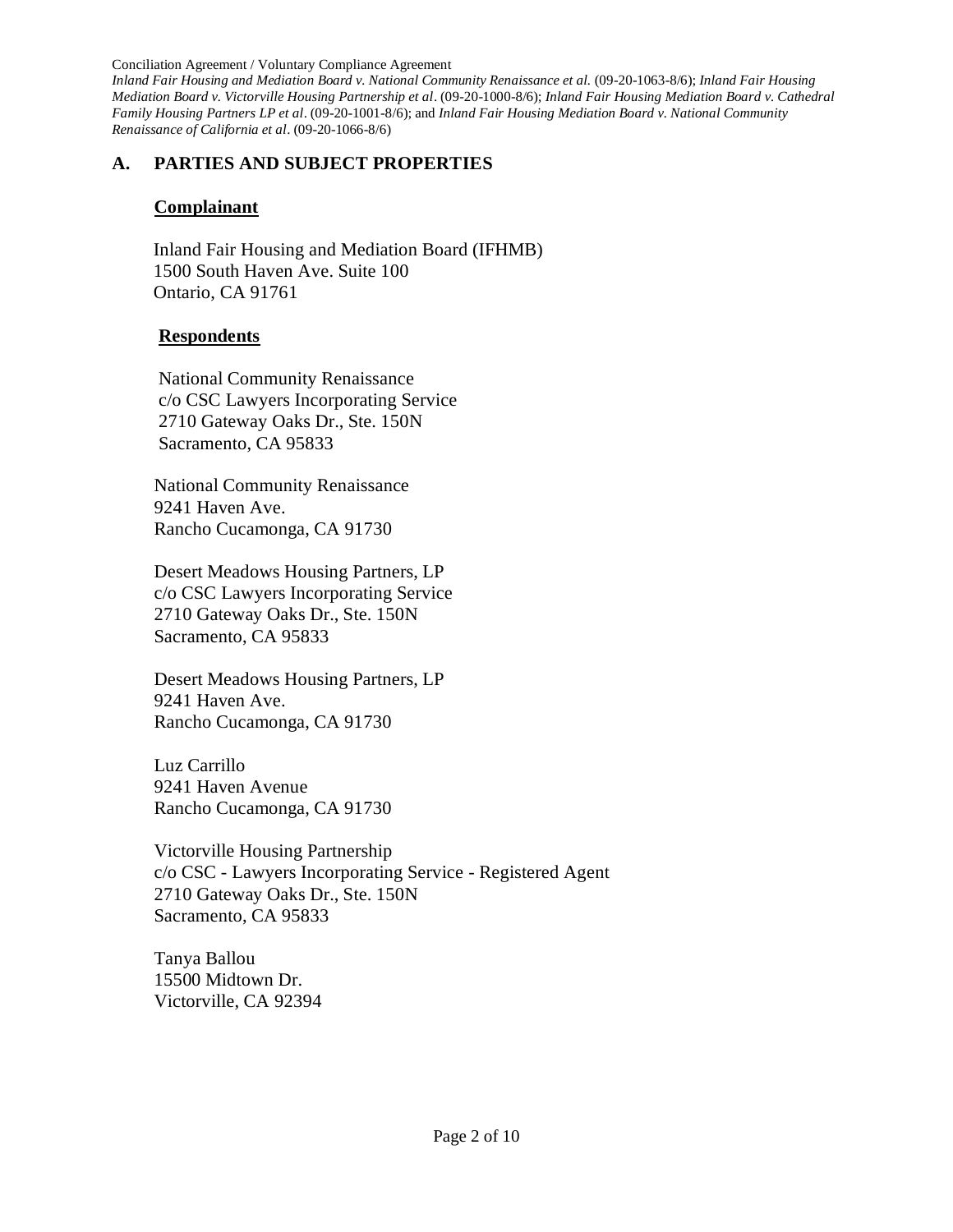*Inland Fair Housing and Mediation Board v. National Community Renaissance et al.* (09-20-1063-8/6); *Inland Fair Housing Mediation Board v. Victorville Housing Partnership et al*. (09-20-1000-8/6); *Inland Fair Housing Mediation Board v. Cathedral Family Housing Partners LP et al*. (09-20-1001-8/6); and *Inland Fair Housing Mediation Board v. National Community Renaissance of California et al*. (09-20-1066-8/6)

Cathedral Family Housing Partners LP c/o CSC - Lawyers Incorporating Service - Registered Agent 2710 Gateway Oaks Dr., Ste. 150N Sacramento, CA 95833

Mariana Verdugo 34-300 Corregidor Dr. Cathedral City, CA 92234

National Community Renaissance of California c/o CSC - Lawyers Incorporating Service - Registered Agent 2710 Gateway Oaks Dr., Ste. 150N Sacramento, CA 95833

 Theresa Sylvester 17251 Dante St. Victorville, CA 92394

#### **Subject Properties**

34-300 Corregidor Drive Cathedral City, CA 92234

17251 Dante Street Victorville, CA 92394

15500 Midtown Drive Victorville, CA 92394

44071 Clinton Street Indio, CA 92201

### **B. STATEMENT OF FACTS**

On June 1, 2020 and June 9, 2020, Complainant Inland Fair Housing and Mediation Board ("Complainant" or "IFHMB") filed multiple complaints, based on testing data, with the United States Department of Housing and Urban Development ("HUD" or "Department") alleging, based on testing investigations, that Respondents/Recipients National Community Renaissance, Desert Meadows Housing Partners, LP, Luz Carrillo, Victorville Housing Partnership, Tanya Ballou, Cathedral Family Housing Partners LP, Mariana Verdugo, National Community Renaissance of California and Theresa Sylvester violated subsections 804(a), 804(b) and 804(c) of Title VIII of the Civil Rights Act of 1968 as amended by the Fair Housing Act of 1988 ("the Act"), by refusing to rent to Persons with Limited English Proficiency (LEP) based on national origin. Complainants also alleged violations of Title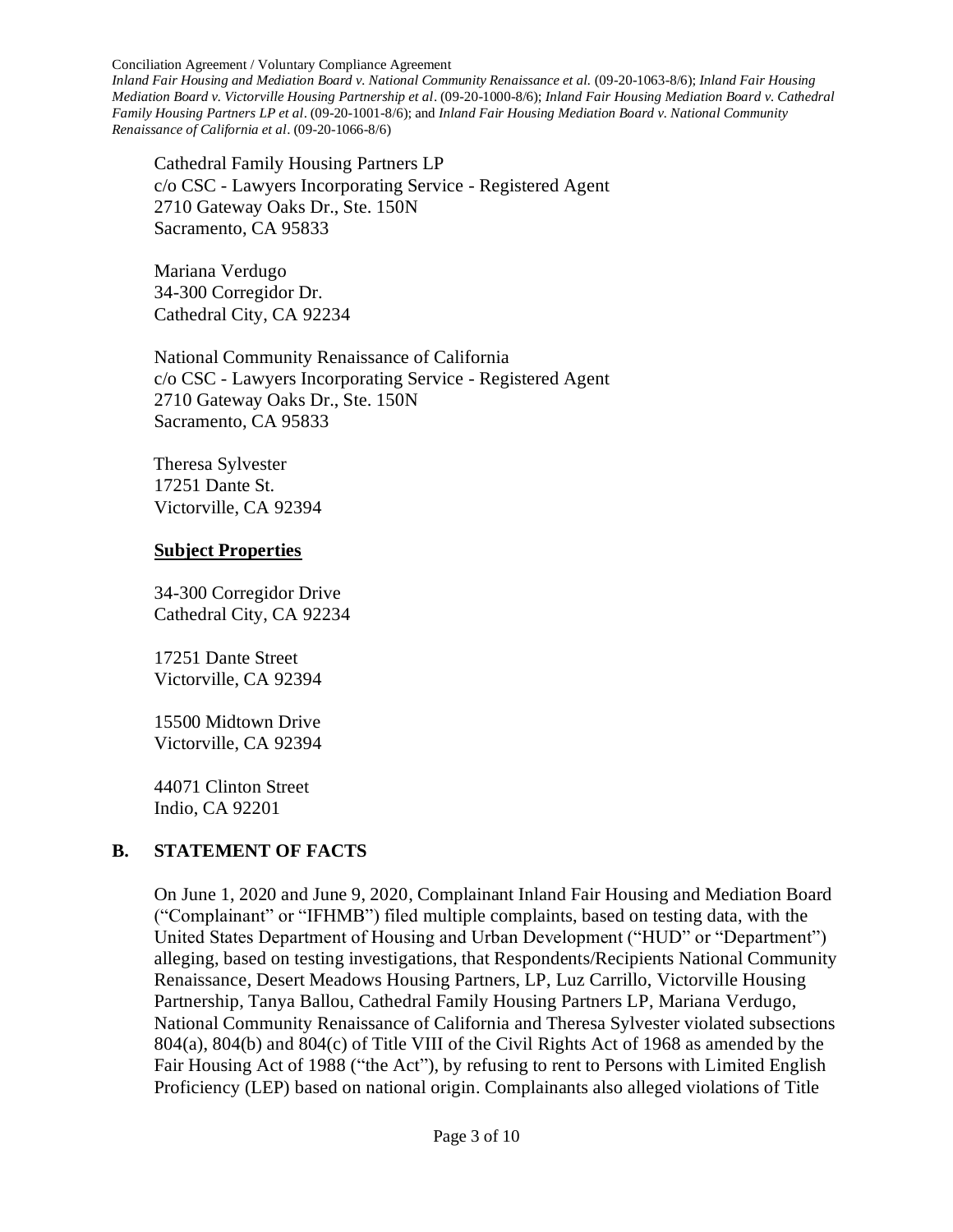*Inland Fair Housing and Mediation Board v. National Community Renaissance et al.* (09-20-1063-8/6); *Inland Fair Housing Mediation Board v. Victorville Housing Partnership et al*. (09-20-1000-8/6); *Inland Fair Housing Mediation Board v. Cathedral Family Housing Partners LP et al*. (09-20-1001-8/6); and *Inland Fair Housing Mediation Board v. National Community Renaissance of California et al*. (09-20-1066-8/6)

VI of the Civil Rights Act of 1964 ("Title VI"), which Respondents/Recipients must comply with because of its receipt of federal financial assistance. It is understood that Respondent Alexus LNU is not a party to this Agreement, the investigation show that Respondents did not have an employee named Alexus LNU during the relevant period, thus Respondent Alexus LNU was improperly named.

Respondents/Recipients deny the above allegations of having discriminated against Complainant but agree to settle the complaint by entering into this Conciliation/ Voluntary Compliance Agreement ("Agreement").

## **C. TERM OF AGREEMENT**

1. This Conciliation Agreement ("Agreement") shall govern the conduct of the parties to it for a period of one (1) year from the effective date of the Agreement.

## **D. EFFECTIVE DATE**

- 2. The parties expressly agree that this Agreement constitutes neither a binding contract under state or federal law nor a Conciliation Agreement pursuant to the Act, unless and until such time as it is approved by the Department, through the Office of Fair Housing and Equal Opportunity ("FHEO") Regional Director, or his designee.
- 3. This Agreement shall become effective on the date on which it is approved by the FHEO Regional Director, San Francisco Region, or his designee.

## **E. GENERAL PROVISIONS**

- 4. It is understood that Respondents Luz Carrillo, Tanya Ballou, Mariana Verdugo, and Theresa Sylvester are not parties to this Agreement, this Agreement resolves the complaint against them, and they will be sent a copy of the Agreement.
- 5. The parties acknowledge that this Agreement is a voluntary and full settlement of the disputed complaint. The parties affirm that they have read and fully understand the terms set forth herein. No party has been coerced, intimidated, threatened, or in any way forced to become a party to this Agreement.
- 6. It is understood that Respondents/Recipients deny any violation of law and this Agreement does not constitute an admission by Respondents or evidence of a determination by the Department of any violation of the Act or any other law.
- 7. Respondents/Recipients acknowledge that they have an affirmative duty not to discriminate under the Act, and that it is unlawful to retaliate against any person because that person has made a complaint, testified, assisted, or participated in any manner in a proceeding under the Act. Respondents further acknowledge that any subsequent retaliation or discrimination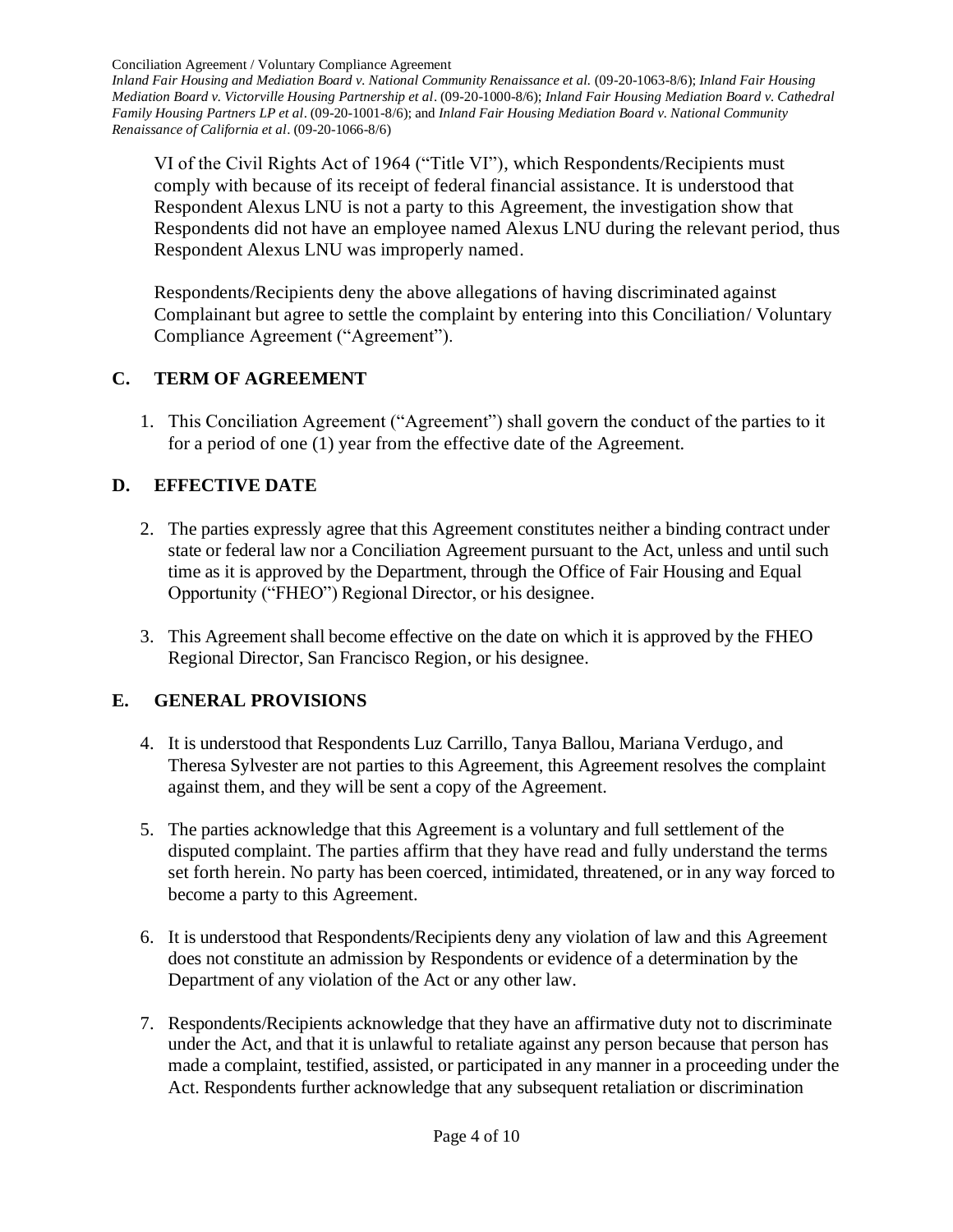*Inland Fair Housing and Mediation Board v. National Community Renaissance et al.* (09-20-1063-8/6); *Inland Fair Housing Mediation Board v. Victorville Housing Partnership et al*. (09-20-1000-8/6); *Inland Fair Housing Mediation Board v. Cathedral Family Housing Partners LP et al*. (09-20-1001-8/6); and *Inland Fair Housing Mediation Board v. National Community Renaissance of California et al*. (09-20-1066-8/6)

constitutes both a material breach of this Agreement and a statutory violation of the Act.

- 8. This Agreement, after it has been approved by the FHEO Regional Director, or his designee, is binding upon Respondents/Recipients, their employees, heirs, successors and assigns.
- 9. It is understood that, pursuant to subsection 810(b)(4) of the Act, upon approval of this Agreement by the FHEO Regional Director, or his designee, it is a public document.
- 10. This Agreement does not in any way limit or restrict the Department's authority to investigate any other complaint involving Respondents/Recipients made pursuant to the Act, or any other complaint within the Department's jurisdiction.
- 11. No amendment to, modification of, or waiver of any provisions of this Agreement shall be effective unless: (a) all signatories or their successors to the Agreement agree in writing to the amendment, modification, or waiver; (b) the amendment, modification, or waiver is in writing; and (c) the amendment, modification, or waiver is approved and signed by the FHEO Regional Director, or his designee.
- 12. The parties agree that the execution of this Agreement may be accomplished by separate executions of consent to this Agreement, the original executed signature pages to be attached to the body of the Agreement to constitute one document.
- 13. It is understood that the signature of Carmen I. Garcia, President and CEO of Inland Fair Housing Mediation Board is made with the authority and on behalf of Inland Fair Housing Mediation Board.
- 14. Complainant hereby forever waives, releases, and covenants not to sue the Department or Respondents/Recipients, their heirs, executors, successors, assigns, agents, officers, board members, employees, or attorneys with regard to any and all claims, damages, or injuries of whatever nature whether presently known or unknown, arising out of the subject matter of HUD Case Numbers 09-20-1063-8/6, 09-20-1001-8/6, 09-20-1000-8/6, 09-20- 1066-8/6, or which could have been filed in any action or suit arising from said subject matter.
- 15. Respondents/Recipients hereby forever waive, release, and covenant not to sue the Department or Complainant, their heirs, executors, successors, assigns, agents, officers, board members, employees, or attorneys with regard to any and all claims, damages, or injuries of whatever nature whether presently known or unknown, arising out of the subject matter of HUD Case Numbers 09-20-1063-8/6, 09-20-1001-8/6, 09-20-1000-8/6, 09-20-1066-8/6, or which could have been filed in any action or suit arising from said subject matter.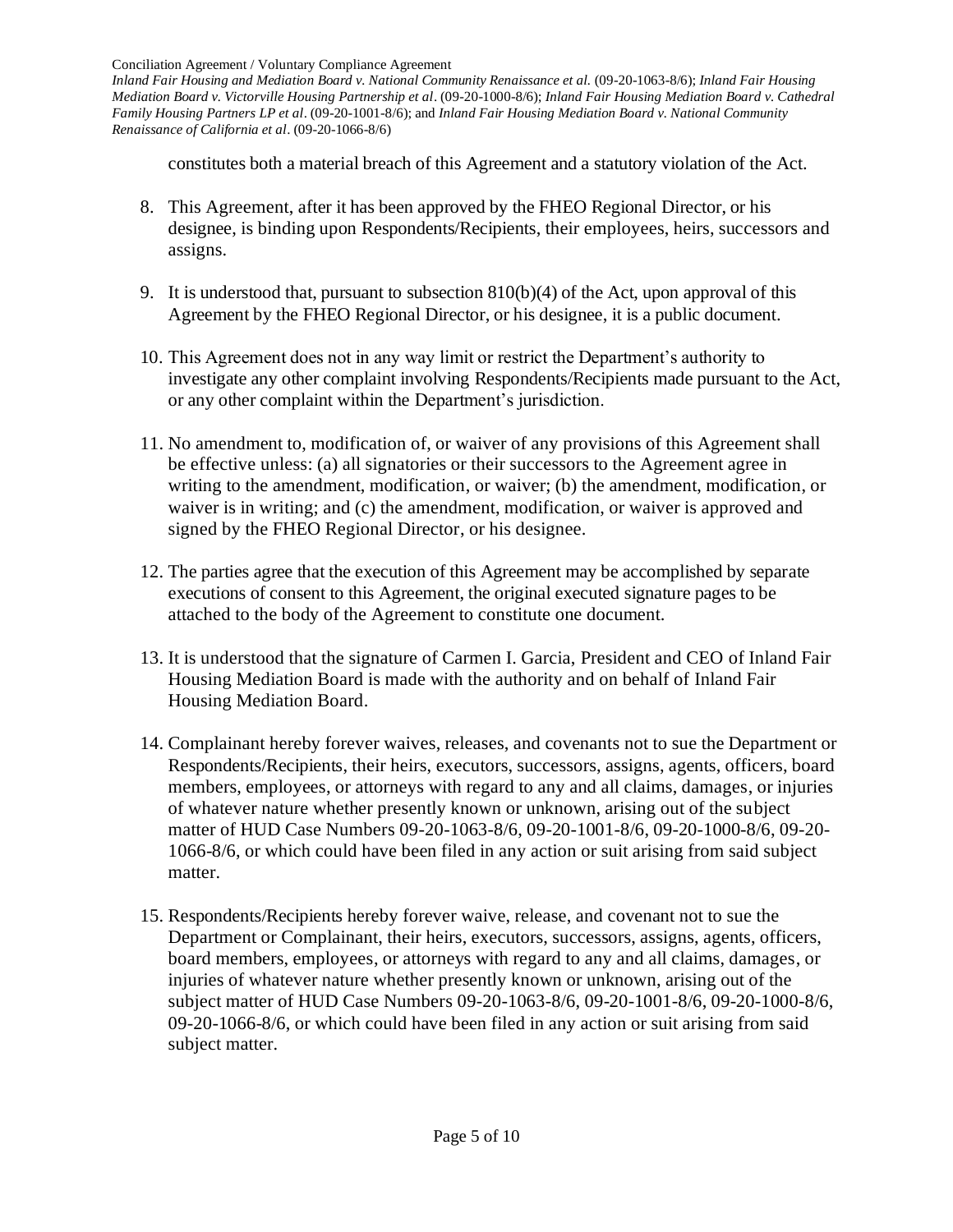*Inland Fair Housing and Mediation Board v. National Community Renaissance et al.* (09-20-1063-8/6); *Inland Fair Housing Mediation Board v. Victorville Housing Partnership et al*. (09-20-1000-8/6); *Inland Fair Housing Mediation Board v. Cathedral Family Housing Partners LP et al*. (09-20-1001-8/6); and *Inland Fair Housing Mediation Board v. National Community Renaissance of California et al*. (09-20-1066-8/6)

### **F. RELIEF FOR COMPLAINANT**

16. Respondents/Recipients agree to pay Complainant the sum total of nine thousand dollars (\$9,000.00) within thirty (30) days of the effective date of this Agreement. Said payment will be in the form of a certified or business check made payable to "Inland Fair Housing and Mediation Board" and mailed to Complainant via first class mail delivery with tracking capability to: Inland Fair Housing and Mediation Board, Attention Carmen I. Garcia, 1500 South Haven Ave. Suite 100, Ontario, CA 91761. Respondents will provide a photocopy of said check and delivery tracking information to the Department within ten (10) days of the payment to the address specified in paragraph I23 of this Agreement.

### **G. RELIEF IN THE PUBLIC INTEREST**

- 17. Respondents/Recipients agree to comply with all the provisions of the Fair Housing Act of 1968, as amended by the Fair Housing Amendments Act of 1988. Respondents acknowledge that the Fair Housing Act makes it unlawful to discriminate on the basis of race, color, national origin, religion, sex, familial status, or disability, and further makes it unlawful to refuse to make reasonable accommodations in rules, policies, practices, or services, when such accommodations may be necessary to afford people with disabilities an equal opportunity to use and enjoy a dwelling.
- 18. Respondents/Recipients agree that Respondent Mariana Verdugo, Respondent Luz Carrillo and Respondent Tanya Ballou have attended fair housing training provided by a fair housing agency or other approved agency/law firm within the past calendar year and will submit documentation attesting to completion of the training to the Department.
- 19. Respondents/Recipients acknowledge that Title VI of the Civil Rights Act of 1964 prohibits discrimination on the basis of race, color, and national origin in programs and activities receiving federal financial assistance.
- 20. Respondents/Recipients acknowledge that they are recipients of federal funding and agree to comply with all of the provisions of Title VI of the 1964 Civil Rights Act and the Department's implementing regulations at 24 CFR Part 1, et seq.
- 21. Respondents/Recipients agree to comply with the Department's LEP Guidelines entitled "Final Guidance to Federal Financial Assistance Respondents Regarding Title VI Prohibition Against National Origin Discrimination Affecting Limited English Proficient Persons," 72 Fed. Reg. 2732 (January 22, 2007).

### **H. MONITORING**

22. The Department shall determine compliance with the terms of this Agreement. During the term of this Agreement, the Department may review compliance with this Agreement.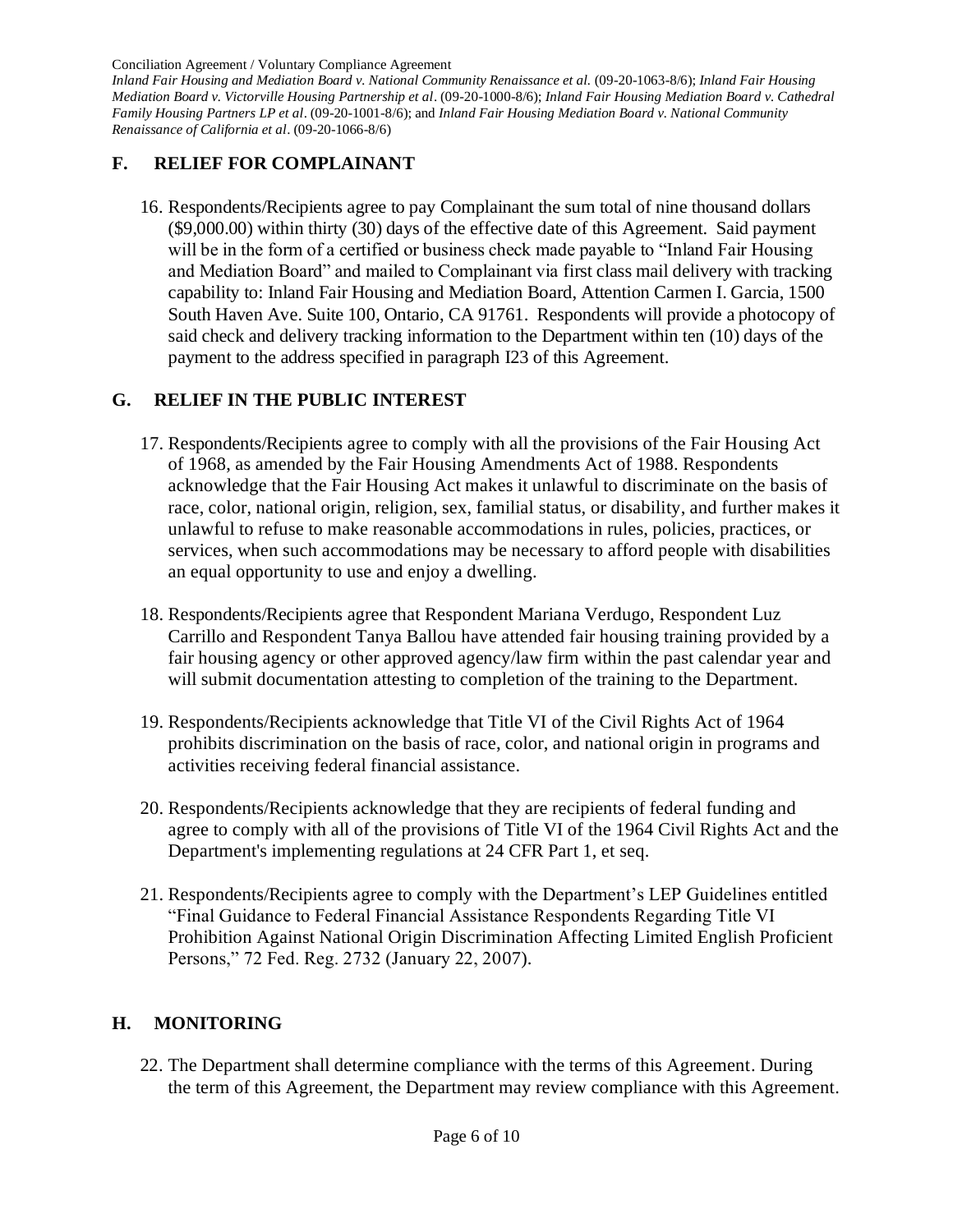*Inland Fair Housing and Mediation Board v. National Community Renaissance et al.* (09-20-1063-8/6); *Inland Fair Housing Mediation Board v. Victorville Housing Partnership et al*. (09-20-1000-8/6); *Inland Fair Housing Mediation Board v. Cathedral Family Housing Partners LP et al*. (09-20-1001-8/6); and *Inland Fair Housing Mediation Board v. National Community Renaissance of California et al*. (09-20-1066-8/6)

As part of such review, the Department may inspect Respondents' property, examine witnesses, and copy pertinent records of Respondents. Respondents agree to provide their full cooperation in any monitoring review undertaken by the Department to ensure compliance with this Agreement.

## **I. REPORTING AND RECORDKEEPING**

23. All required certifications and documentation of compliance must be submitted to:

U.S. Department of Housing and Urban Development Office of Fair Housing and Equal Opportunity (FHEO) ATTENTION: Ana Gutierrez ana.l.gutierrez@hud.gov

# **J. CONSEQUENCES OF BREACH**

24. Whenever the Department has reasonable cause to believe that Respondents have breached this Agreement, the matter shall be referred to the Attorney General of the United States, to commence a civil action in the appropriate U.S. District Court, pursuant to subsections 810(c) and 814(b)(2) of the Act.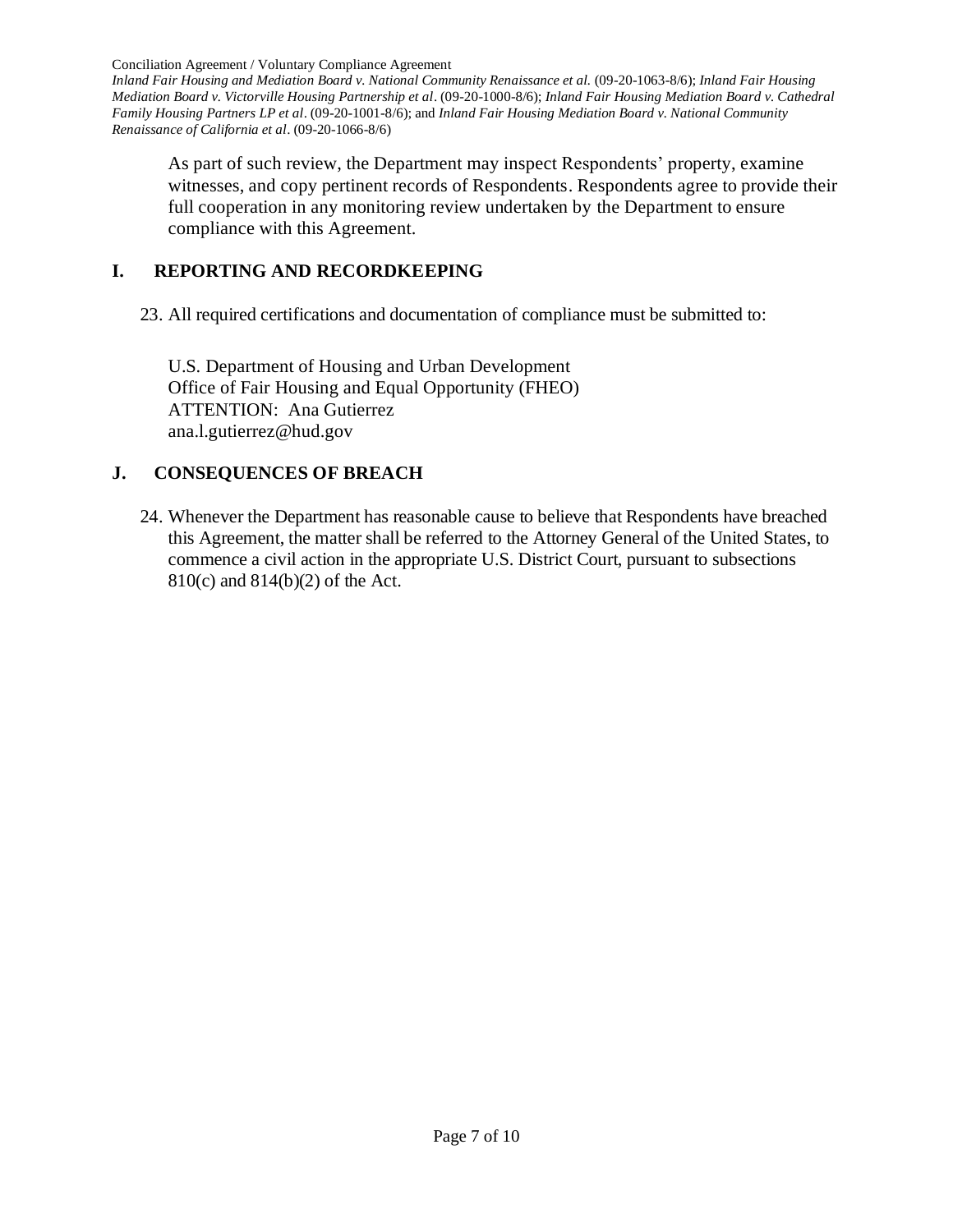*Inland Fair Housing and Mediation Board v. National Community Renaissance et al.* (09-20-1063-8/6); *Inland Fair Housing Mediation Board v. Victorville Housing Partnership et al*. (09-20-1000-8/6); *Inland Fair Housing Mediation Board v. Cathedral Family Housing Partners LP et al*. (09-20-1001-8/6); and *Inland Fair Housing Mediation Board v. National Community Renaissance of California et al*. (09-20-1066-8/6)

### **COMPLAINANT'S SIGNATURE**

This signature attests to the approval and acceptance of this Conciliation / Voluntary Compliance Agreement.

| Carmen I. Garcia, President and CEO             | Date |  |
|-------------------------------------------------|------|--|
| On Behalf of Complainant:                       |      |  |
| Inland Fair Housing and Mediation Board (IFHMB) |      |  |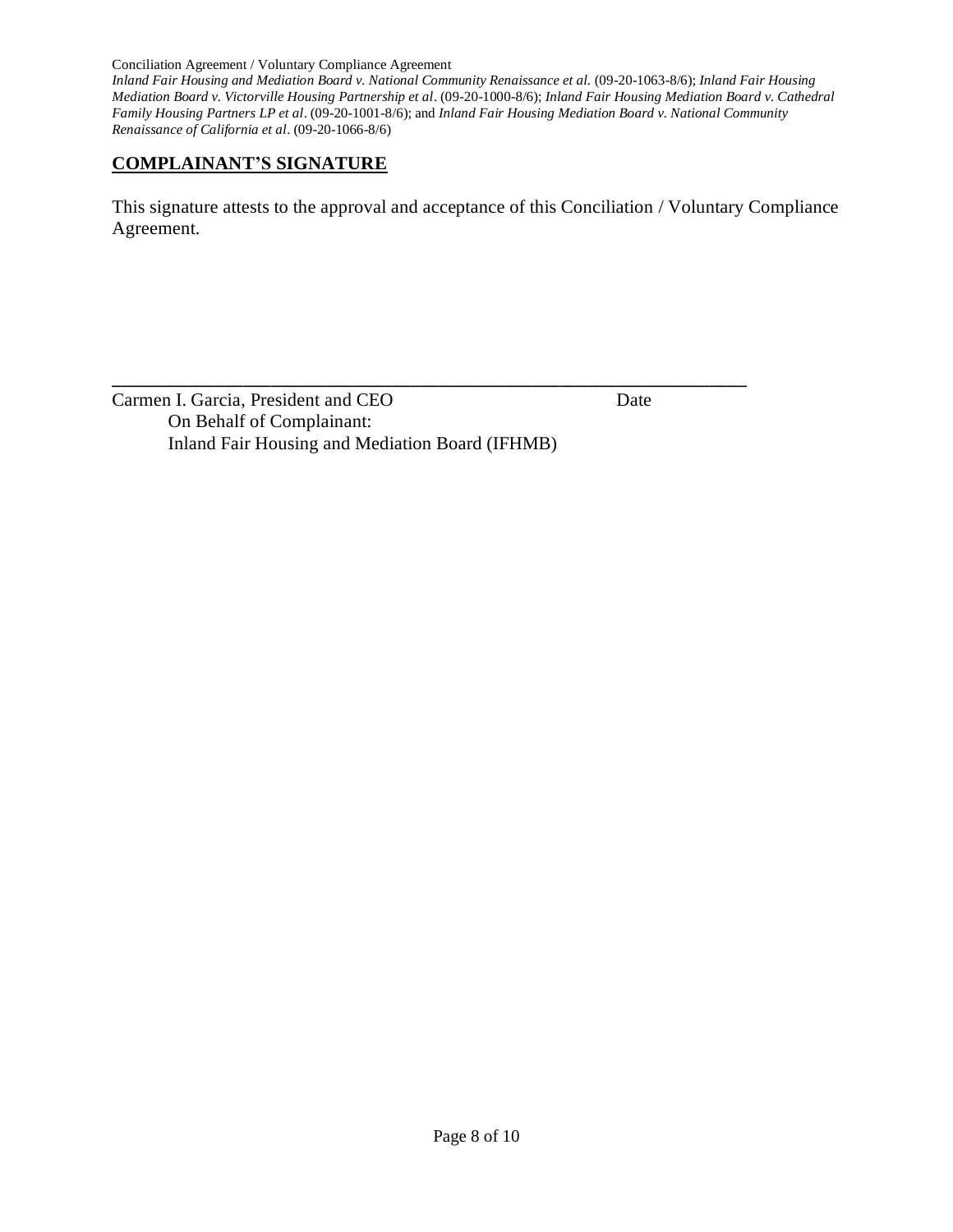*Inland Fair Housing and Mediation Board v. National Community Renaissance et al.* (09-20-1063-8/6); *Inland Fair Housing Mediation Board v. Victorville Housing Partnership et al*. (09-20-1000-8/6); *Inland Fair Housing Mediation Board v. Cathedral Family Housing Partners LP et al*. (09-20-1001-8/6); and *Inland Fair Housing Mediation Board v. National Community Renaissance of California et al*. (09-20-1066-8/6)

### **RESPONDENTS' SIGNATURE**

These signatures attest to the approval and acceptance of this Conciliation / Voluntary Compliance Agreement.

National Community Renaissance, a California non-profit public benefit corporation

By: \_\_\_\_\_\_\_\_\_\_\_\_\_\_\_\_\_\_\_\_\_\_\_\_\_\_\_\_\_\_\_\_\_\_\_\_\_

Michael Ruane, Executive Vice-President

National Community Renaissance of California, a California non-profit public benefit corporation

By: \_\_\_\_\_\_\_\_\_\_\_\_\_\_\_\_\_\_\_\_\_\_\_\_\_\_\_\_\_\_\_\_\_\_\_\_\_

Michael Ruane, Executive Vice-President

Desert Meadows Housing Partners, LP, a California limited partnership

By: \_\_\_\_\_\_\_\_\_\_\_\_\_\_\_\_\_\_\_\_\_\_\_\_\_\_\_\_\_\_\_\_\_\_\_\_\_

Michael Ruane, Executive Vice-President of Southern California Housing Development Corporation of the Inland Empire, its General Partner

Victorville Housing Partners, L.P., a California limited partnership

By: \_\_\_\_\_\_\_\_\_\_\_\_\_\_\_\_\_\_\_\_\_\_\_\_\_\_\_\_\_\_\_\_\_\_\_\_\_

Michael Ruane, Executive Vice-President of Southern California Housing Development Corporation of the Inland Empire, its General Partner

Cathedral Housing Partners, L.P., a California limited partnership

By: \_\_\_\_\_\_\_\_\_\_\_\_\_\_\_\_\_\_\_\_\_\_\_\_\_\_\_\_\_\_\_\_\_\_\_\_\_ Michael Ruane, Executive Vice-President of Southern California Housing Development Corporation of the Inland Empire, sole Member And Manager of River Canyon GP, LLC, its General Partner